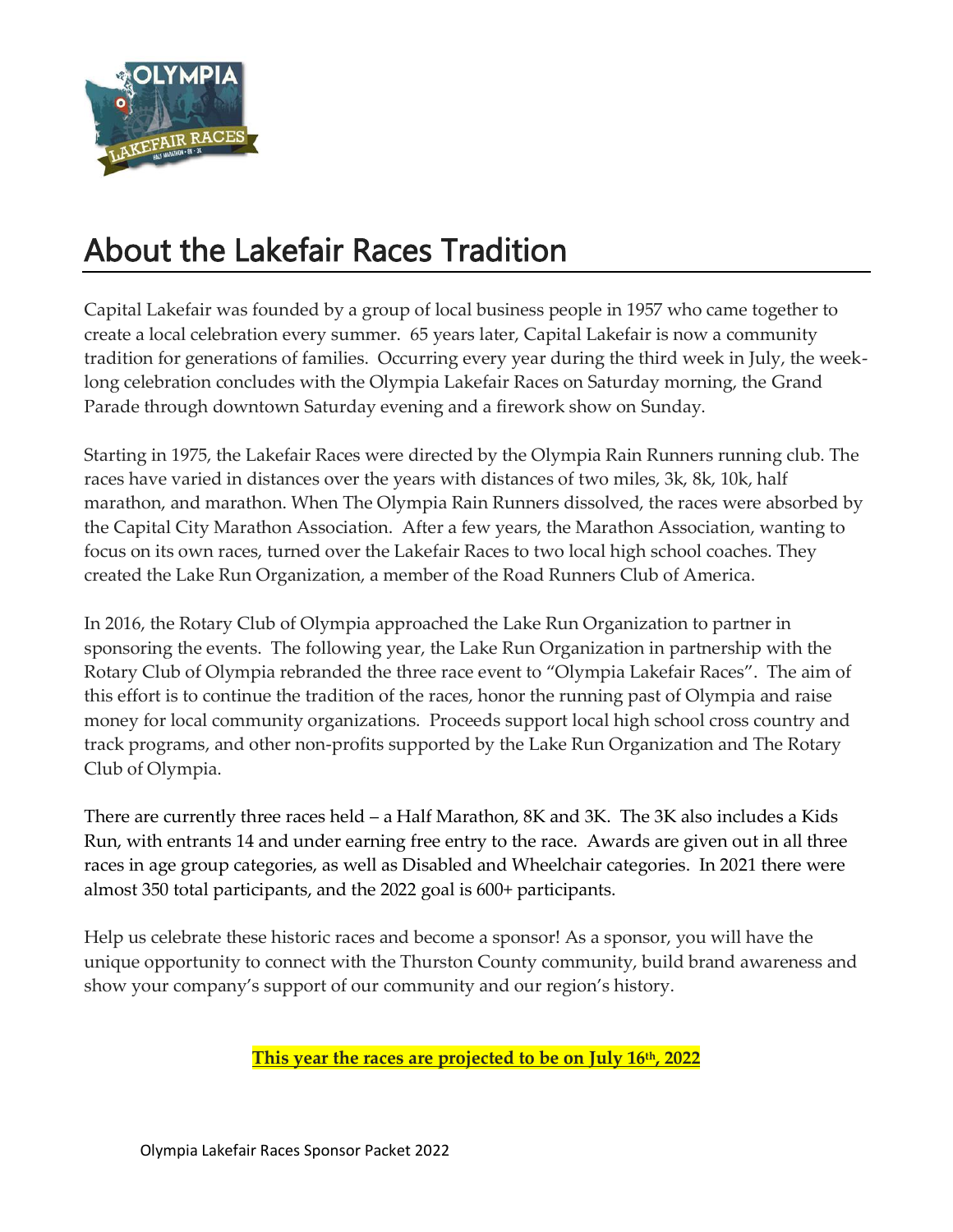

# **SPONSORSHIP OPPORTUNITIES**

## Presenting Sponsor \$3,000

Official Race Sponsor (Limited to 1 Sponsor)

- Logo inclusion on: T-shirts, posters, printed race promotion materials, Rotary and race websites and Facebook pages with hyperlink to your company's website
- E-marketing with hyperlink to District Rotary Clubs (700 members just in Thurston County)
- Mention at race as presenting sponsor in PR Outreach, including PSA's

#### Race Day Exposure

- Banner presence at the event (provided by sponsor)
- Recognition on signage at water stations
- Opportunity for representative to present awards

#### Awarded Following

- Complimentary registrations (10)
- Right to use event logo

## Race Sponsor: Half Marathon, 8k or 3k Sponsor \$1,500

1 sponsor per-race (3 total)

- Logo inclusion on: Posters, Rotary and race websites and Facebook pages with hyperlink to your company's website
- E-marketing with hyperlink to District Rotary Clubs (700 members just in Thurston County)

### Race Day Exposure

- Banner presence at the event (provided by sponsor)
- Recognition on signage at water stations

### Awarded Following

- Complimentary registrations (5)
- Right to use event logo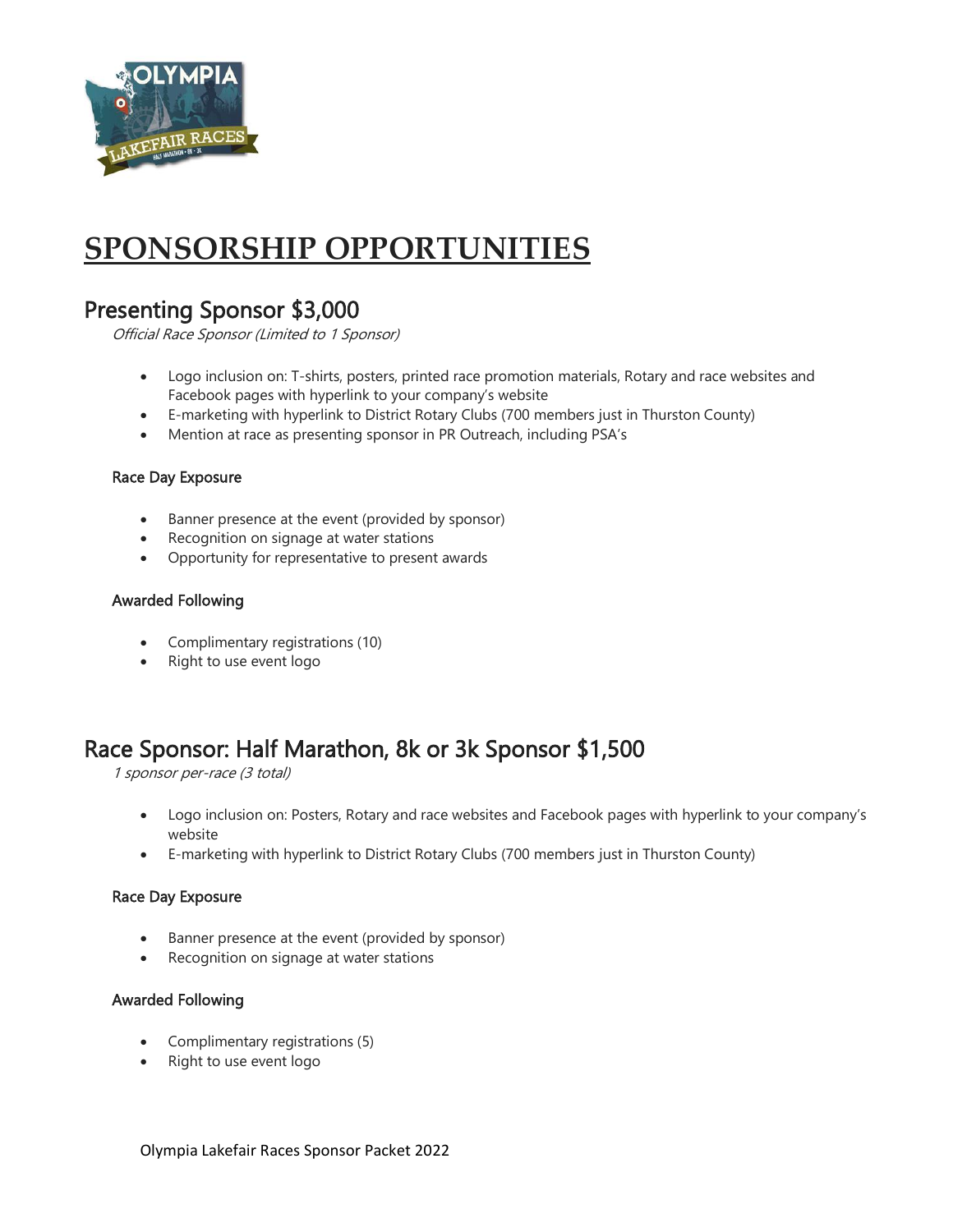

## Race Partners \$500

Unlimited

- Logo inclusion on: Rotary and race websites and Facebook pages with hyperlink to your company's website
- E-marketing with hyperlink to District Rotary Clubs (700 members just in Thurston County)

## Race Day Exposure

• Banner presence at the event (provided by sponsor)

### Awarded Following

- Complimentary registrations (3)
- Right to use event logo

# In-kind Sponsors \$TBD

Specialty (Food, printing, race prizes, etc.)

- Logo inclusion on: Rotary and race websites and Facebook pages with hyperlink to your company's website
- Logo inclusion on posters based on in-kind sponsorship value of \$1500 or more
- E-marketing with hyperlink to District Rotary Clubs (700 members just in Thurston County)

## Mile Marker Sponsors \$150

Half Marathon (Qty.13), 8k (Qty. 4), 3K (Qty. 1)

- Company name listed on designated mile marker sign (11x17).
- First-Come, First Served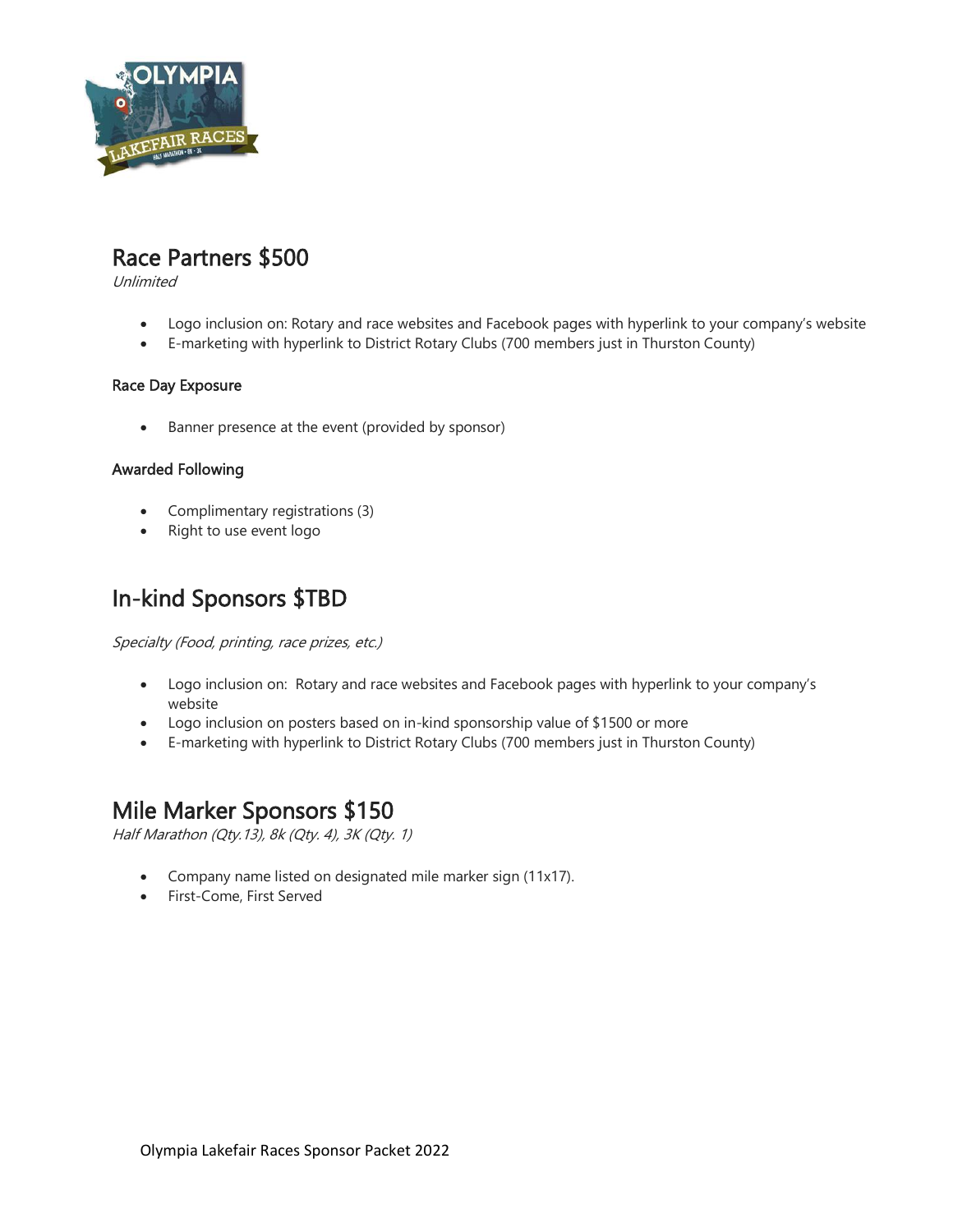

# Olympia Lakefair Races Sponsor Commitment Form

| <b>Contact Information</b>                                                     |                                                                                  |
|--------------------------------------------------------------------------------|----------------------------------------------------------------------------------|
|                                                                                |                                                                                  |
|                                                                                | First Name: _____________________________Last Name: ____________________________ |
|                                                                                |                                                                                  |
| <b>Select Sponsorship Level</b>                                                |                                                                                  |
| □ Presenting Olympia Lakefair Races Sponsor - \$3,000                          |                                                                                  |
| $\Box$ Half Marathon - \$1,500                                                 |                                                                                  |
| $\Box$ 8K Sponsor - \$1,500                                                    |                                                                                  |
| $\Box$ 3K Sponsor - \$1,500                                                    |                                                                                  |
| $\Box$ Race Partner - \$500                                                    |                                                                                  |
| $\Box$ In-kind Sponsors - \$TBD (Contact to discuss value)                     |                                                                                  |
| $\Box$ Mile Marker Sponsors - \$150 (Request which race and mile marker below) |                                                                                  |
| <b>Mila Magican Depresent (DI)</b> $M$ ( $T1$ ) $C$ ( $C$ ( $C$ ( $C$ )        |                                                                                  |

## Mile Marker Request *(Please Note: This is first-come first-serve)*

- Half Marathon (#1-13) Please indicate which mile marker: \_\_\_\_\_\_\_\_\_\_\_\_\_\_\_\_\_\_\_\_\_
- 8K (#1-4) *Please indicate which mile marker:*
- $3K (#1)$